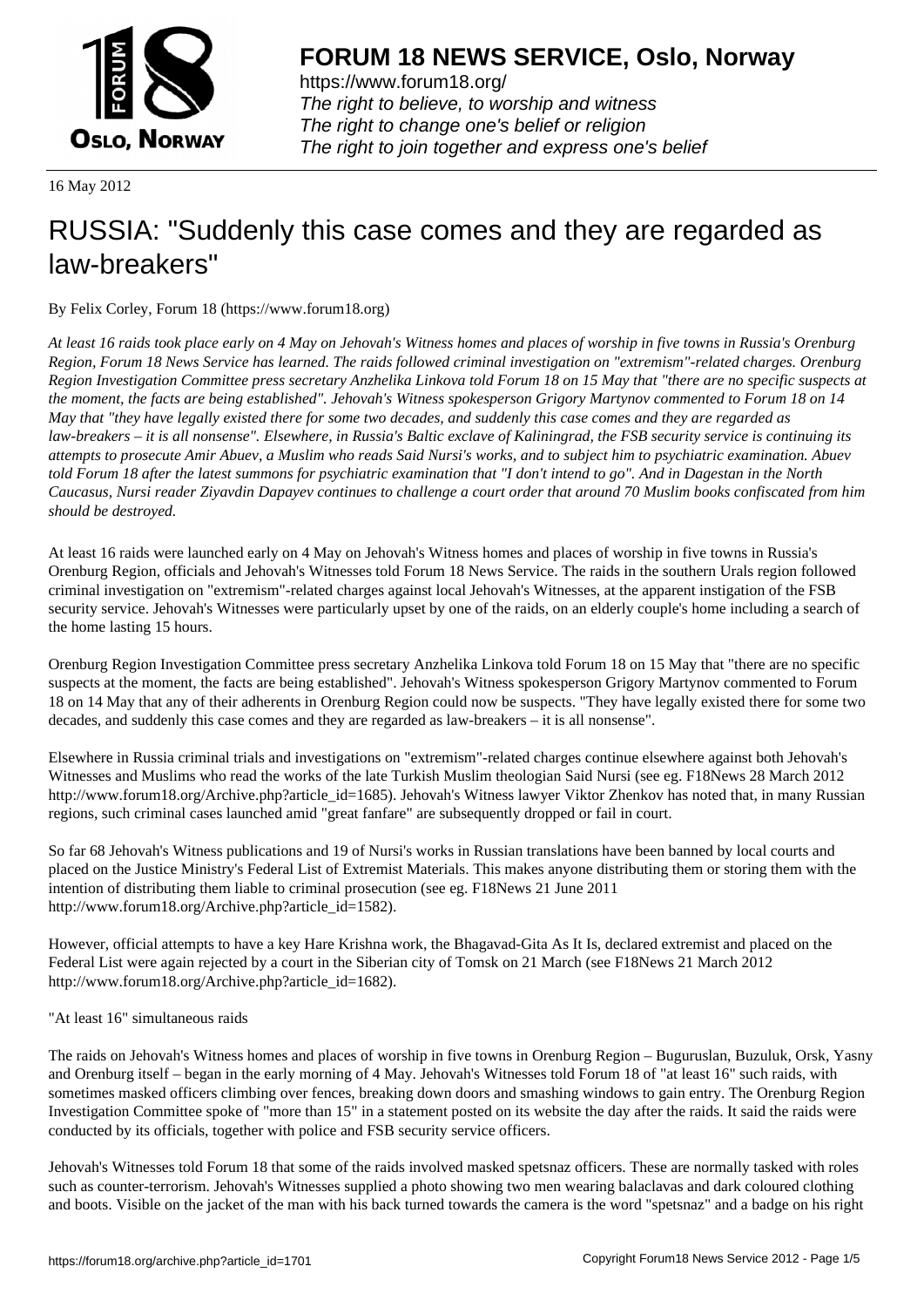May, in the yard of their Kingdom Hall in Orenburg.

"Does this mean that officials now regard the Bible as a threat?"

Books, computer discs and hard drives, photo albums and personal notes, as well as other personal documents were seized. "Bibles, our publications even dating back to the 1980s, as well as the Koran and other non-Jehovah's Witness literature were taken – whole libraries," Jehovah's Witness spokesperson Grigory Martynov complained to Forum 18 on 14 May. "Officers even ignored believers' requests to leave at least one copy of the Bible."

Martynov pointed out that older Jehovah's Witnesses recall that in the last decade of the Soviet system, copies of the Bible were not seized during police or KGB secret police raids. "Does this mean that officials now regard the Bible as a threat?"

15-hour raid on elderly couple

Jehovah's Witnesses are particularly upset by a raid on the home of an elderly married couple in Buguruslan, which began at 7 am and involved twelve officers. The wife is bedridden, has suffered several strokes and is also suffering from Alzheimer's disease. Also living with them is their daughter and her handicapped son. The search did not finish until 10 pm at night.

Among those leading the raid was Nikolai Svetlov, Head of the Investigation Committee in Buguruslan. Jehovah's Witnesses complained to Forum 18 that while the couple's home was searched, officers – without telling anyone – broke into the neighbouring private home and took away valuable property. Officers drew up a search record, but refused to give it to the victims to sign. This is illegal under Russian law, but has often happened during such raids (see eg. F18News 5 March 2010 http://www.forum18.org/Archive.php?article\_id=1417).

Svetlov declined absolutely to discuss anything with Forum 18 on 15 May. Asked why he had led a 15-hour raid on an elderly couple's home he put the phone down. He repeatedly put down the phone each time Forum 18 called.

"We have four traditional religions – Orthodoxy, Islam, Judaism and Buddhism"

The duty officer at Orenburg Region FSB security service – who appeared familiar with the raids – declined absolutely to discuss the FSB's role in them with Forum 18 on 14 May. The officer – who would not give his name – referred all enquiries to the regional Investigation Committee as "they are handling the case".

However, Vladimir Kakurin, a press officer at the Orenburg Region Police, defended the raids. "All was in accordance with the Constitution," he told Forum 18 on 14 May. "The regional Anti-Extremism Centre, together with the FSB, have been studying this group for more than one year and have found it to be extremist." Asked why the police believe Jehovah's Witnesses are extremist, he replied: "They had literature on the Federal List of Extremist Materials." Asked about the nature of this "extremism", for example whether Jehovah's Witnesses have killed anyone, Kakurin said they had not. "But it's not excluded that in future they'll kill or attack someone."

Asked why masked Interior Ministry spetsnaz officers had taken part in the raids, Kakurin responded: "This is their usual practice so that no-one can see who they are. Some of them have been on operations in Chechnya. But not all the police were in masks." Kakurin said he did not know how many police officers had been involved in the raids or how many hours of police time had been taken up on the case.

Kakurin said that "thank God" he had not read any Jehovah's Witness literature. "I'm quite satisfied with the Bible. I've also read the Koran," he told Forum 18. "We have four traditional religions – Orthodoxy, Islam, Judaism and Buddhism."

# Criminal case launched

The criminal investigation was launched on 28 April, according to the official record seen by Forum 18, but only when the raids took place did local Jehovah's Witnesses learn of this. The record was drawn up by Viktor Sidelev, the Investigator for Especially Dangerous Cases of the Investigation Committee's Department for Investigating Especially Dangerous Cases. It appears he is also leading the investigation. He noted that the case had been prepared on the basis of a report by the FSB security service and the police. Both were informed the same day as "interested parties" that the criminal investigation had been launched.

The warrant to search the home of an Orenburg-based Jehovah's Witness, also seen by Forum 18, was approved by Judge Yelena Bakhareva of the city's Lenin District Court on 2 May. The request was submitted by Sidelev.

It was only on 5 May, when the Orenburg Region Investigation Committee published a statement on its website, that it became publicly known that a criminal investigation had been launched "on the fact of extremist activity by the Jehovah's Witness religious organisation in the town of Orenburg and Orenburg Region". The investigation is under Article 282, Part 1 of the Criminal Code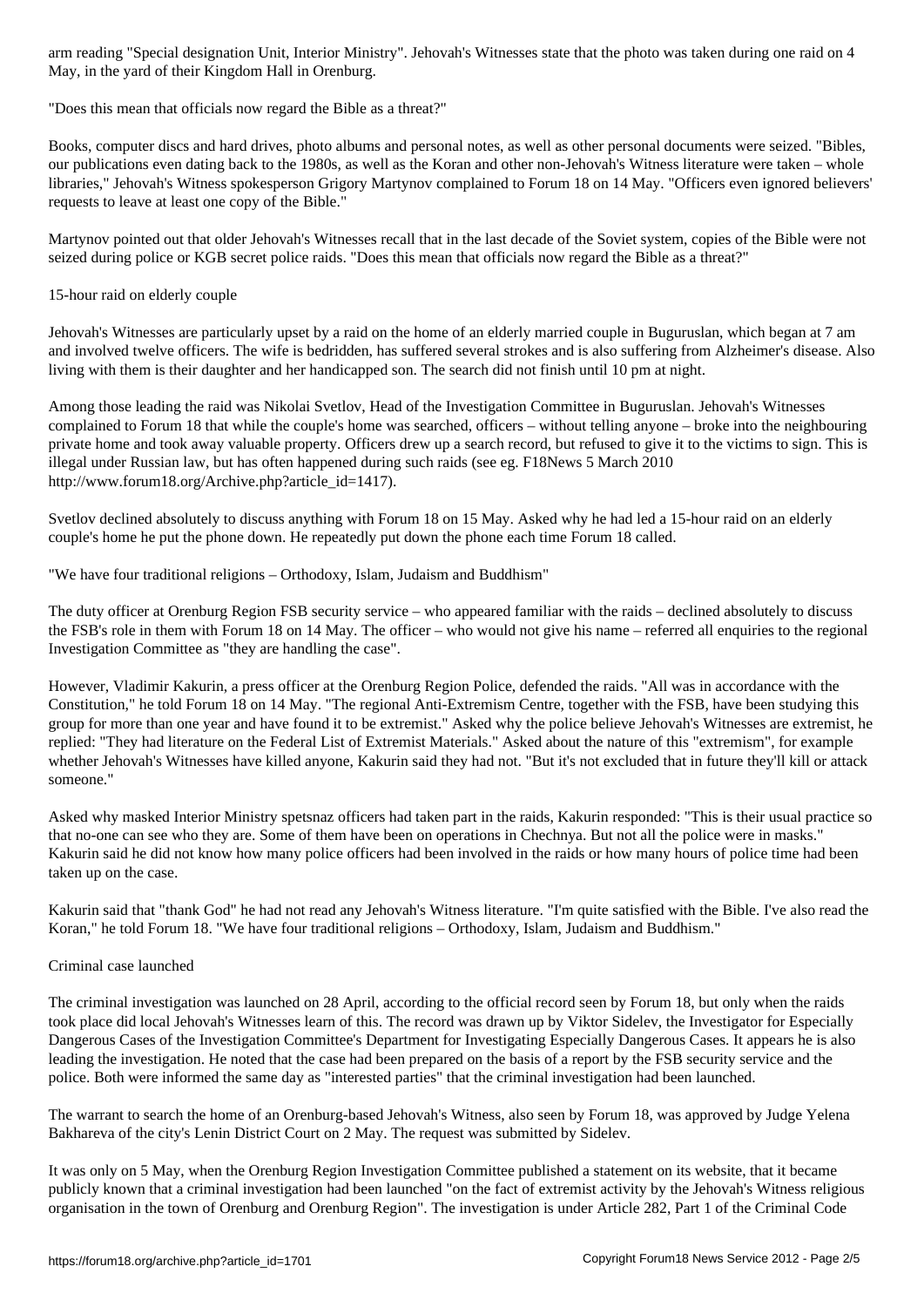persons on the basis of .. attitude to religion, .. conducted publicly or through the media").

Article 282 and related "anti-extremism" legislation has systemic problems, as noted in a commentary by Alexander Verkhovsky of the SOVA Center at F18News 19 July 2010 http://www.forum18.org/Archive.php?article\_id=1468. Article 282 was slightly changed to increase punishments in December 2011, and remains the usual choice of prosecutors seeking to punish Jehovah's Witnesses exercising their freedom of religion or belief (see F18News 10 January 2012 http://www.forum18.org/Archive.php?article\_id=1653).

In June 2011, Russia's Supreme Court made it clear that cases under "extremism"-related Articles of the Criminal Code should be very carefully and narrowly framed. But this has not stopped cases against Muslim readers of Nursi's works and Jehovah's Witnesses (see F18News 19 July 2011 http://www.forum18.org/Archive.php?article\_id=1594).

"Results of operational-investigation activity"

The Investigation Committee said that "several local residents" organised local Jehovah's Witness activity between June 1994 and April 2012. During this time, they had conducted "mass religious events", during which "statements were made directed at inciting hatred and enmity, as well as the humiliation of an individual or group of persons on the basis of attitude to religion". The Investigation Committee also alleged that local Jehovah's Witnesses also distributed literature "containing characteristics of extremism".

The Investigation Committee said the criminal investigation had been launched on the basis of materials from the Orenburg Region FSB and "results of operational-investigation activity by the Anti-Extremism Centre of Orenburg Region Interior Ministry". It said officers from these two organisations had taken part in the 4 May raids, during which items of "evidential significance for the case, including extremist literature".

Internal government documents have revealed that moves against Jehovah's Witnesses and Muslim readers of Nursi's works are co-ordinated at a high state level. Both have been targeted in ways that suggest that their believers and communities are closely watched by the police and FSB security service - both within and outside their communities (see F18News 12 August 2010 http://www.forum18.org/Archive.php?article\_id=1478).

"Suddenly this case comes and they are regarded as law-breakers"

Both the Investigation Committee statement and Orenburg Region Investigation Committee press secretary Anzhelika Linkova said that no named individuals are being investigated. "There are no specific suspects at the moment, the facts are being established," Linkova told Forum 18 from Orenburg on 15 May.

Jehovah's Witnesses remain worried that any of their several thousand adherents in Orenburg Region could now be regarded as suspects. "They have legally existed there for some two decades, and suddenly this case comes and they are regarded as law-breakers – it is all nonsense," Martynov told Forum 18.

Linkova declined to give any other information by phone. Forum 18 asked her in writing the same day which government agency had initiated the case, who had organised the 4 May raids and when the investigation is expected to be concluded. Forum 18 had received no response by the end of the working day in Orenburg on 16 May.

Psychiatric examination for Nursi reader

Meanwhile, in Russia's Baltic exclave of Kaliningrad, the FSB is continuing its attempts to prosecute Amir Abuev, a Muslim who reads Nursi's works. FSB investigator Lieutenant Artyom Voychenko, who is leading the case, summoned him on 11 May and handed him a written order to present himself for a psychiatric examination the following day. "He gave me no reason for the examination," Abuev told Forum 18 from Kaliningrad on 15 May. He said after he failed to attend, Voychenko handed him a further such order on 15 May. "I don't intend to go," Abuev insisted.

The FSB has since 16 March been seeking to subject Abuev to psychiatric examination. "They're trying to prove he is mad, but he is a perfectly sane individual," his lawyer Sergei Sychev told Forum 18 (see F18News 26 March 2012 http://www.forum18.org/Archive.php?article\_id=1683).

Investigator Voychenko refused once again to discuss Abuev's case. "We agreed with you that our collaboration with you has finished," he told Forum 18 from Kaliningrad on 15 May. He then put the phone down.

A criminal case was launched against Abuev on 10 February under Criminal Code Article 282.2, Part 1 ("Organisation of the activity of a social or religious association or other organisation in relation to which a court has adopted a decision legally in force on liquidation or ban on the activity in connection with the carrying out of extremist activity").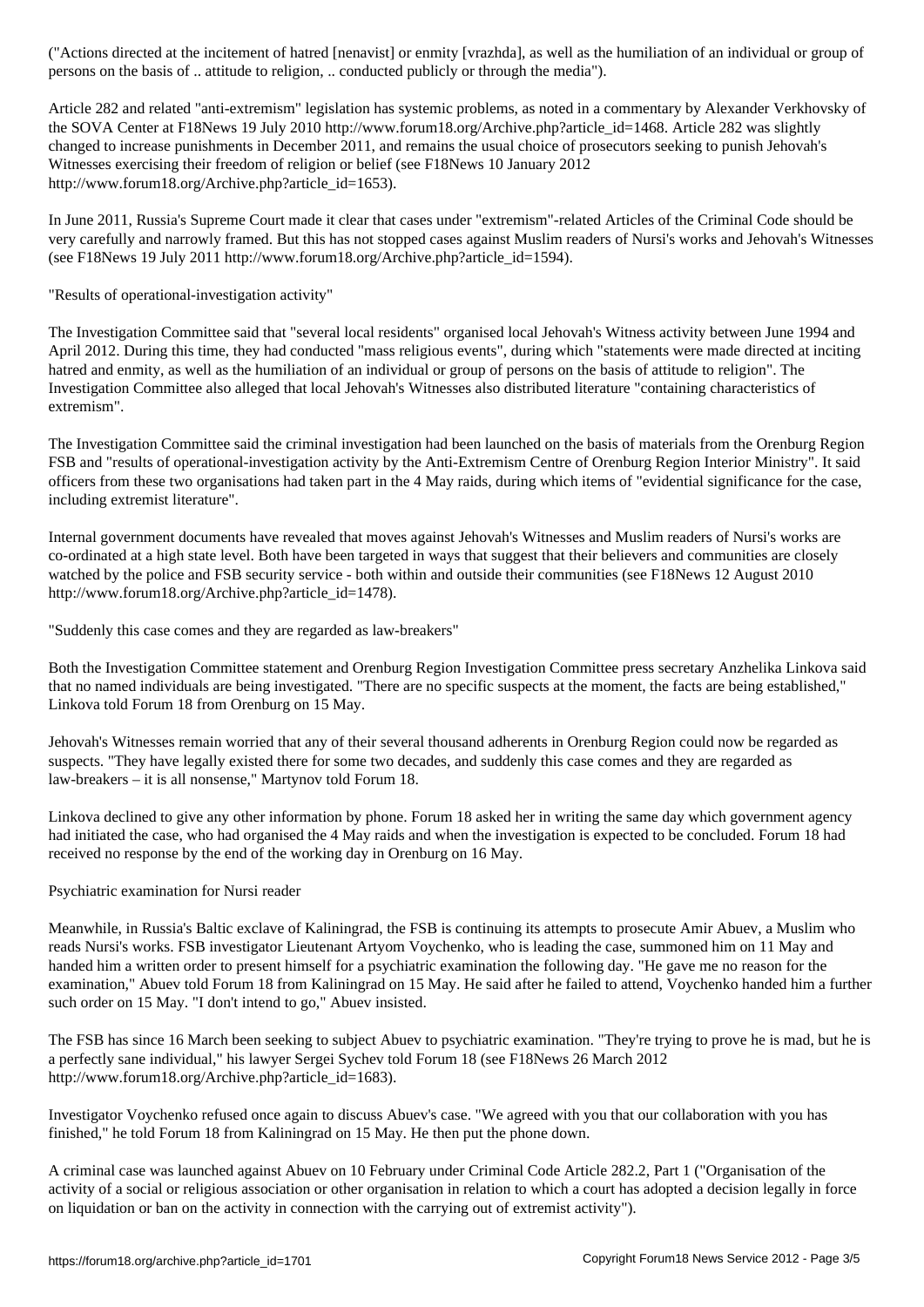Article 282.2, which was slightly changed in December 2011, remains the usual choice of prosecutors seeking to punish Muslim Muslim Muslim Muslim Muslim Muslim Muslim Muslim Muslim Muslim Muslim Muslim Muslim Muslim Musli readers of Nursi's works exercising their freedom of religion or belief (see F18News 12 January 2012 http://www.forum18.org/Archive.php?article\_id=1654).

On 11 February Abuev's flat was raided by the FSB security service as he and seven friends were preparing to start the namaz (prayers). Books, a computer and mobile phones were confiscated after an eight-hour search. Participants were questioned all night, while Abuev was detained for about 48 hours. On 13 February and 5 March, courts rejected the FSB's request to have him held in pre-trial detention. On 5 March, Abuev discovered his car had been tampered with. On 19 March, Investigator Voychenko ordered his local lawyer to sign an order banning them from discussing the case publicly until the investigation is completed (see F18News 26 March 2012 http://www.forum18.org/Archive.php?article\_id=1683).

# Is criticism of Orthodox "extremism"?

After Maksim Yefimov wrote a 160-word article criticising the Russian Orthodox Church in the north-western Karelia Region, prosecutors have brought an "extremism" case against him in the Karelian capital Petrozavodsk. The article, published on the website of his organisation Youth Human Rights Group of the Republic of Karelia on 31 December 2011, is entitled "Karelia is tired of priests", and refers to "the Orthodox breed". It alleges that the "total corruption, oligarchy and the total power of the security services is connected with the rebirth of the Russian Orthodox Church". It also alleges that Orthodox churches are being built with state funds and that the handover of former kindergarten buildings to the Church has left a severe shortage.

Yefimov is being investigated under Criminal Code Article 282, Part 1, in a case launched by the local Investigation Committee on 5 April, according to case documents posted on his Livejournal blog and the local media. Konstantin Spongar of the FSB security service was also involved. Yefimov's home was searched in the night of 10 - 11 April and on 12 May a judge approved prosecutors' request to have him placed in a psychiatric hospital in the village of Matrosy for an enforced examination. Yefimov is appealing against the decision – which would otherwise come into force 10 days after being handed down – to Karelia's Supreme Court.

"According to the acting head of Karelia's Investigation Committee [Dmitry Vasko], the author of the article used the expression where believers are called 'the breed', and solely on this basis was the criminal case launched," Yefimov's lawyer Olga Rybalova wrote in a public statement. She said prosecutors argue that this constituted incitement to hatred or enmity against Orthodox believers, but she rejects this.

# Marked contrast

In marked contrast to the Investigation Committee's actions, Orthodox Archbishop Manuil (Pavlov) of Petrozavodsk and Karelia invited Yefimov for what the diocesan secretary described as an "informal meeting". Following this, Yefimov's account of the 23 March meeting recounted no complaints from the Archbishop against him. The Orthodox Church has not initiated any civil action against Yefimov on accusations of slander or any other charge. Yefimov's lawyer Rybalova said that neither the Diocese nor any priest have complained about the original article.

Forum 18 has been unable to find out why the Karelia FSB security service and Investigation Committee decided to take action against Yefimov. The FSB duty officer referred Forum 18 to the office of its head. However, the officer who answered the phone on 15 May declined to discuss the case and referred Forum 18 to press officer Pyotr Konovalov. However, his office told Forum 18 on 16 May that he was off sick. No-one else could answer Forum 18's questions.

# Book destruction upheld

In Dagestan in the North Caucasus, the republic's Supreme Court has rejected an appeal by Nursi reader Ziyavdin Dapayev against a lower court order that around 70 Muslim books confiscated from him should be destroyed, while others should be retained in the case files. Dapayev fears these books too might also eventually be destroyed. Judge Abdulnasir Gimbatov rejected his appeal on 5 May, the court website notes.

Judge Patimat Dadayeva of Makhachkala's Lenin District Court had ruled on 19 March that about 70 copies of 15 different titles by Nursi, which are on the Federal List, should be destroyed. She also ruled that 945 copies of books which are not on the Federal List – which Dapayev was hoping would be returned – were to be retained in the case files (see F18News 21 March 2012 http://www.forum18.org/Archive.php?article\_id=1682).

Dapayev intends to challenge the 5 May decision to the Presidium of Dagestan's Supreme Court, his lawyer Murtazali Barkayev told Forum 18 from Makhachkala on 15 May. He said he will lodge the challenge as soon as the written decision – which is handed out through the lower court – has been issued. (END)

For more background, see Forum 18's Russia religious freedom survey at http://www.forum18.org/Archive.php?article\_id=1196.